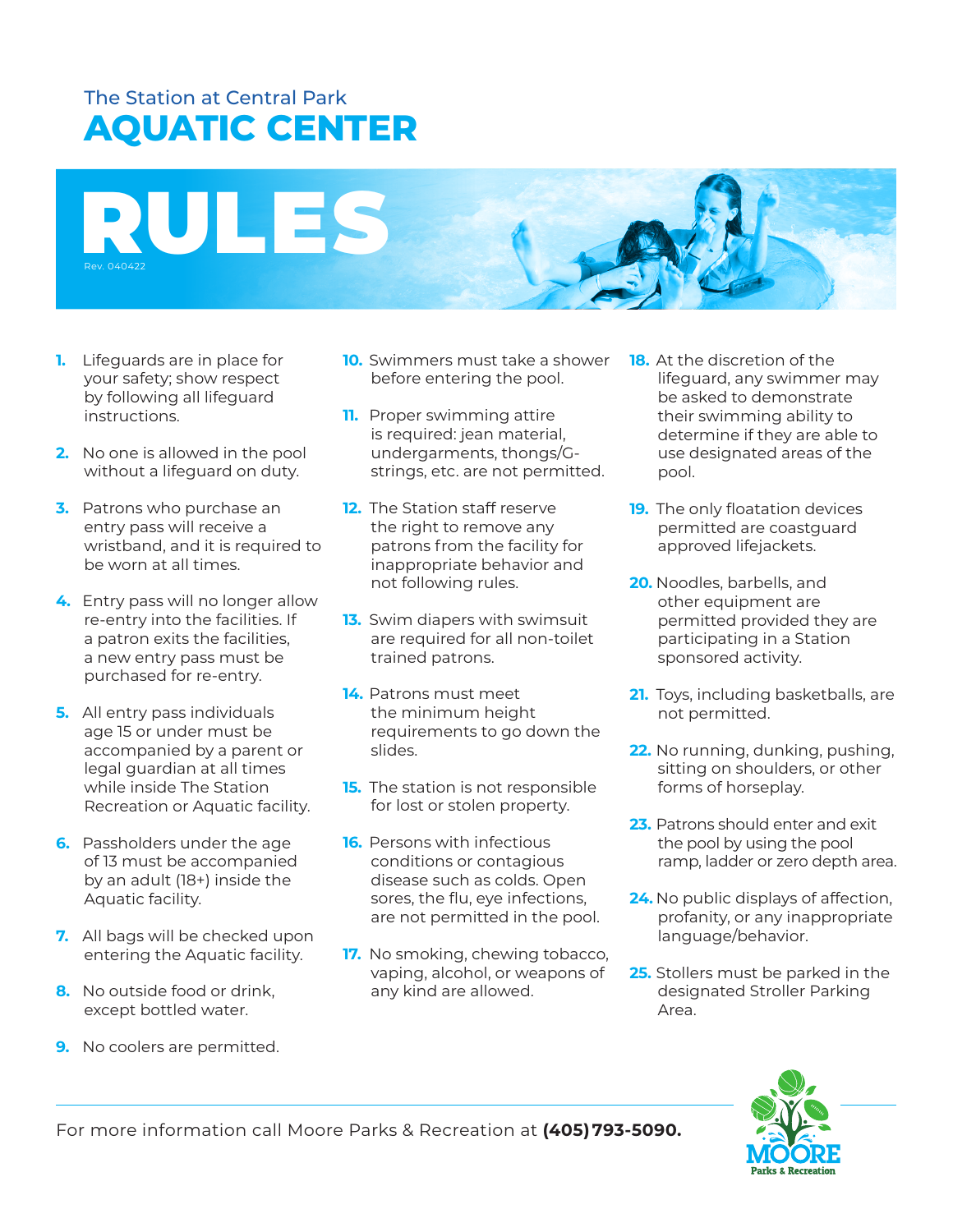## **Age Restrictions**

- **1.** Children 7 and under must be directly supervised by an adult (18 years and older) at all times unless they are participating in a Station sponsored program or activity and the adult must remain within arm's reach.
- **2.** Children 8 to 15 may use the aquatic center, however an adult must remain in the aquatic center at all times.
- **3.** Adult Supervision
	- An adult is considered to be someone who is 18 years of age or older
	- Adults are required to be in the water and may not swim laps when supervising children

## **Lap Pool/Diving Area Rules**

- **1.** Patrons should not hang onto or climb over the lane lines.
- **2.** Non-swimmers must wear life jackets and have an adult within arm's reach in the lap pool. A life jacket is required for non-swimmers arms-length of an adult; 18 years or older.
- **3.** Height restriction for family slide. Must be at least 48" in height.

## **Lap Swim**

- **1.** The lap lanes are for lap swim or water walking only.
- **2.** A circular pattern will be used for lap swimming. Patrons should stay on the right side of the lane, swimming in counterclockwise direction.
- **3.** Patrons that stop between lengths should pause in the corner of the lane to prevent collisions and/or injury.
- **4.** Patrons should try to keep pace and maintain a reasonable distance between swimmers. Patrons continually passing or being passed, should consider moving to a different lane.
- **5.** When passing, patrons should notify the swimmer in front and pass in the middle of the lane. Patrons should watch for oncoming swimmers.
- **6.** Lanes are designed to accommodate up to four patrons who are swimming laps in a circular pattern.
- **7.** Kick boards and pull buoys are to be used for fitness training or at the discretion of the Lifeguard and be stored in the appropriate storage area when not in use.

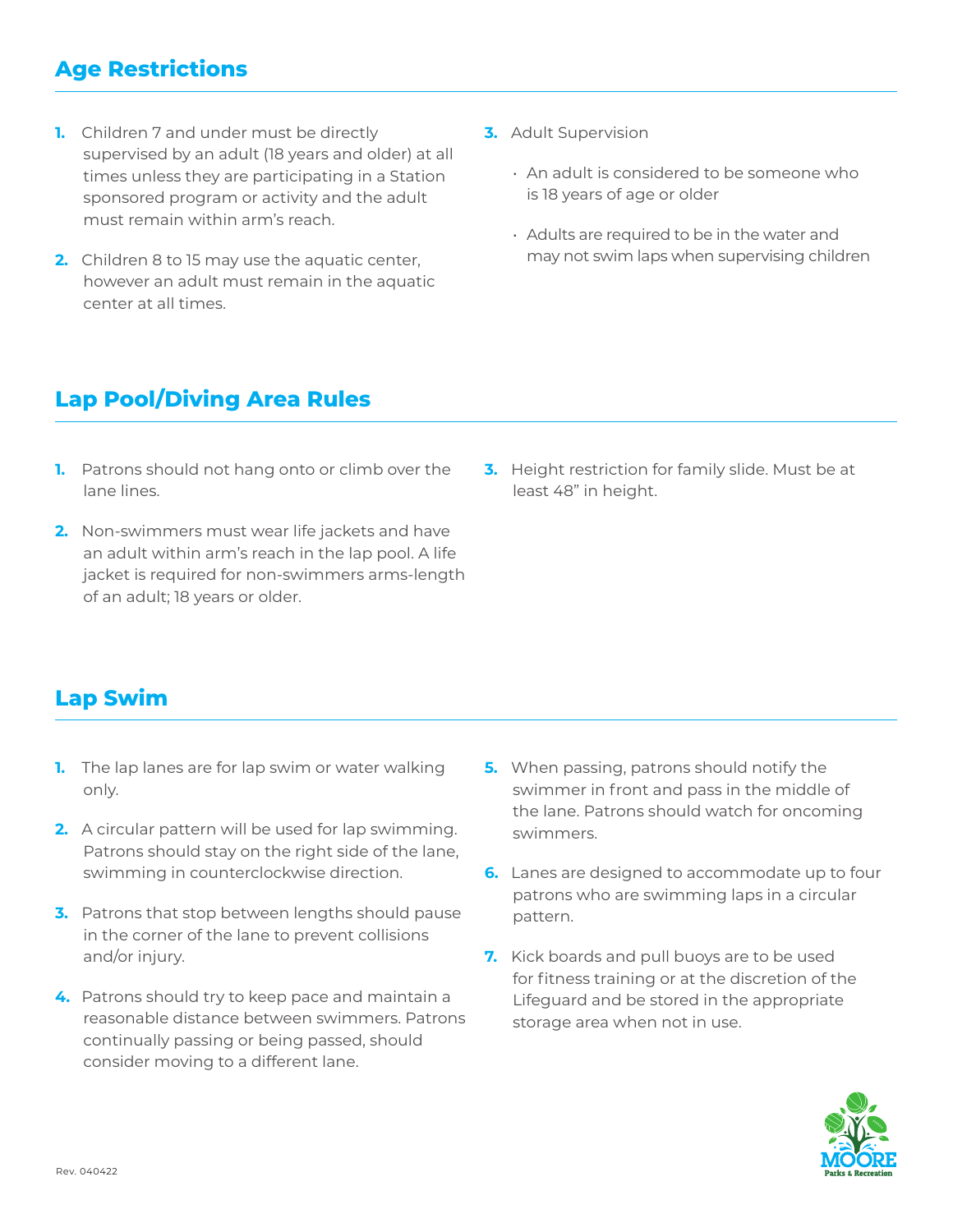- **1.** Patrons may only use the diving boards during designated recreational diving times (refer to the current pool schedule).
- **2.** Patrons must mount the board by using the ladder only.
- **3.** Only one person is allowed on the board at a time and only one bounce is permitted.
- **4.** Patrons should jump straight off the board, not to the side or toward the wall.
- **5.** Diving is permitted. No dangerous stunts (gainers, inwards...) are permitted. Aquatic staff reserves the right to determine if jumps are safe. Failure to listen to the lifeguard or Aquatic staff can result in ejection from Aquatic Center.
- **6.** Patrons must take-off the board from the feet only (no handstands, cartwheels, or sitting take-off).
- **7.** Patrons must wait for signal from lifeguard before entering the water.
- **8.** After exiting the diving board, patrons must exit the pool at the nearest ladder or stairwell.
- **9.** Hanging on the board is prohibited.
- **10.** General swimming in the diving area is not permitted when the diving board is in use.
- **11.** Masks, goggles, glasses or lifejackets may not be worn while using the diving board.
- **12.** The diving boards may be closed at the discretion of the Aquatic Staff to provide additional lap lanes, or program space.
- **13.** No non-swimmers.

# **Kiddie Pool**

- **1.** The kiddie pool is reserved for children 7 years and under. An adult; 18 years or older must stay within arms-length at all times.
- **2.** Swim diapers are required for all non-toilet trained patrons.
- **3.** No toys permitted.